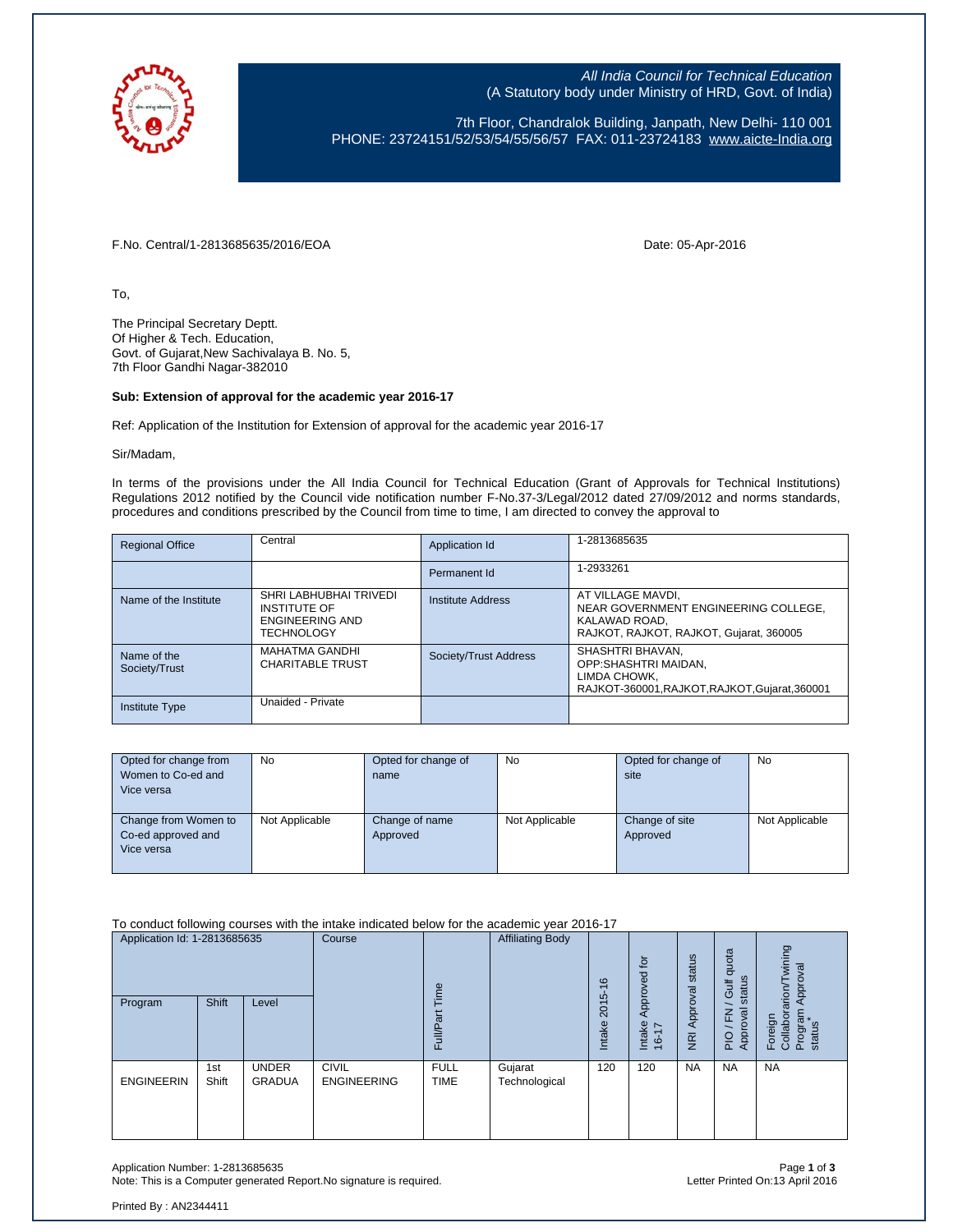

## All India Council for Technical Education (A Statutory body under Ministry of HRD, Govt. of India)

7th Floor, Chandralok Building, Janpath, New Delhi- 110 001 PHONE: 23724151/52/53/54/55/56/57 FAX: 011-23724183 [www.aicte-India.org](http://www.aicte-india.org/)

| <b>G AND</b><br><b>TECHNOLO</b><br>GY                      |              | <b>TE</b>                                  |                                                             |                            | University,<br>Ahmedabad                             |     |     |           |           |           |
|------------------------------------------------------------|--------------|--------------------------------------------|-------------------------------------------------------------|----------------------------|------------------------------------------------------|-----|-----|-----------|-----------|-----------|
| <b>ENGINEERIN</b><br><b>G AND</b><br><b>TECHNOLO</b><br>GY | 1st<br>Shift | <b>UNDER</b><br><b>GRADUA</b><br><b>TE</b> | <b>COMPUTER</b><br><b>SCIENCE AND</b><br><b>ENGINEERING</b> | <b>FULL</b><br><b>TIME</b> | Gujarat<br>Technological<br>University,<br>Ahmedabad | 60  | 60  | <b>NA</b> | <b>NA</b> | <b>NA</b> |
| <b>ENGINEERIN</b><br><b>G AND</b><br><b>TECHNOLO</b><br>GY | 1st<br>Shift | <b>UNDER</b><br><b>GRADUA</b><br><b>TE</b> | <b>ELECTRICAL</b><br><b>ENGINEERING</b>                     | <b>FULL</b><br><b>TIME</b> | Gujarat<br>Technological<br>University,<br>Ahmedabad | 60  | 60  | <b>NA</b> | <b>NA</b> | <b>NA</b> |
| <b>ENGINEERIN</b><br><b>G AND</b><br><b>TECHNOLO</b><br>GY | 1st<br>Shift | <b>UNDER</b><br><b>GRADUA</b><br><b>TE</b> | <b>MECHANICAL</b><br><b>ENGINEERING</b>                     | <b>FULL</b><br><b>TIME</b> | Gujarat<br>Technological<br>University,<br>Ahmedabad | 120 | 120 | <b>NA</b> | <b>NA</b> | <b>NA</b> |
| <b>ENGINEERIN</b><br><b>G AND</b><br><b>TECHNOLO</b><br>GY | 2nd<br>Shift | <b>DIPLOMA</b>                             | <b>CIVIL</b><br><b>ENGINEERING</b>                          | <b>FULL</b><br><b>TIME</b> | Gujarat<br>Technological<br>University,<br>Ahmedabad | 60  | 60  | <b>NA</b> | <b>NA</b> | <b>NA</b> |
| <b>ENGINEERIN</b><br><b>G AND</b><br><b>TECHNOLO</b><br>GY | 2nd<br>Shift | <b>DIPLOMA</b>                             | <b>ELECTRICAL</b><br><b>ENGINEERING</b>                     | <b>FULL</b><br><b>TIME</b> | Gujarat<br>Technological<br>University,<br>Ahmedabad | 60  | 60  | <b>NA</b> | <b>NA</b> | <b>NA</b> |
| <b>ENGINEERIN</b><br><b>G AND</b><br><b>TECHNOLO</b><br>GY | 2nd<br>Shift | <b>DIPLOMA</b>                             | <b>MECHANICAL</b><br><b>ENGINEERING</b>                     | <b>FULL</b><br><b>TIME</b> | Gujarat<br>Technological<br>University,<br>Ahmedabad | 60  | 60  | <b>NA</b> | <b>NA</b> | <b>NA</b> |

The above mentioned approval is subject to the condition that SHRI LABHUBHAI TRIVEDI INSTITUTE OF ENGINEERING AND TECHNOLOGY shall follow and adhere to the Regulations, guidelines and directions issued by AICTE from time to time and the undertaking / affidavit given by the institution along with the application submitted by the institution on portal.

In case of any differences in content in this Computer generated Extension of Approval Letter, the content/information as approved by the Executive Council / General Council as available on the record of AICTE shall be final and binding.

Strict compliance of Anti-Ragging Regulation:- Approval is subject to strict compliance of provisions made in AICTE Regulation notified vide F. No. 37-3/Legal/AICTE/2009 dated July 1, 2009 for Prevention and Prohibition of Ragging in Technical Institutions. In case Institution fails to take adequate steps to Prevent Ragging or fails to act in accordance with AICTE Regulation or fails to punish perpetrators or incidents of Ragging, it will be liable to take any action as defined under clause 9(4) of the said Regulation.

#### **Note: Validity of the course details may be verified at www.aicte-india.org**

Application Number: 1-2813685635 Page **2** of **3** Note: This is a Computer generated Report.No signature is required.